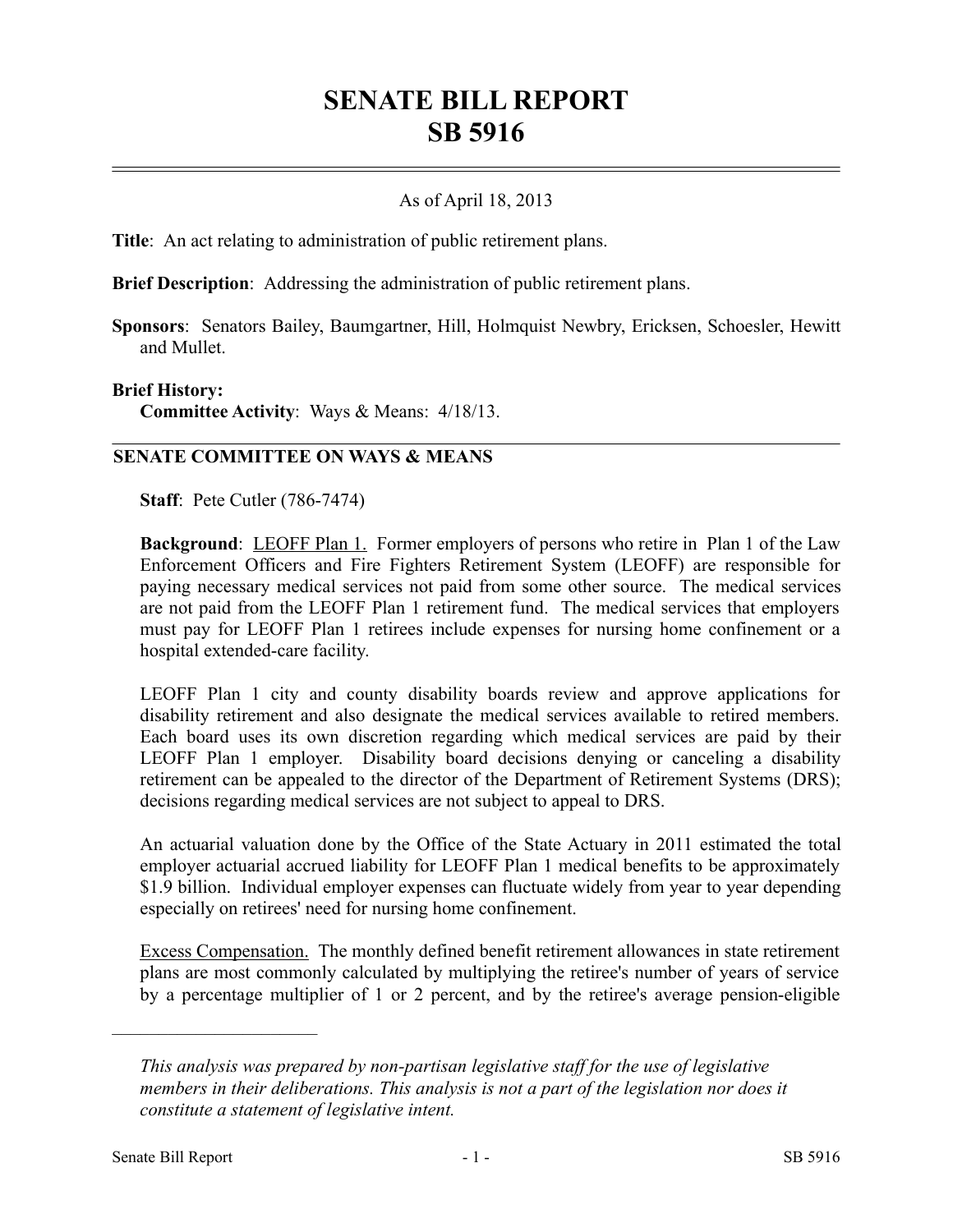compensation. In Plan 1 of the Public Employees' Retirement System Plan (PERS) and the Teachers' Retirement System (TRS), the allowance is based on the retiree's average pensioneligible compensation over a two-year period; in Plans 2 of PERS, TRS, and LEOFF, the allowance is based on a five-year average.

Since 1984, excess compensation has been defined in the pension statutes as consisting of specific types of payments when those payments increase the member's retirement allowance. If excess compensation is included in the reportable compensation used to calculate a retirement allowance, then the applicable employer is responsible for the resulting liability to the pension fund. Without such an employer payment, the cost to the pension fund caused by the excess compensation would be paid by all employers through the contribution rate structure for the plan. In the case of the Plan 2 systems, the cost would be spread among all members as well as all employers.

Under current retirement statutes, employers that make payments to employees which qualify as excess compensation are liable to the pension fund for the total estimated cost of all present and future retirement benefits attributable to the excess compensation. The labeling of a form of compensation as excess compensation does not affect the calculation of a retiree's pension benefits.

Excess compensation includes the following payments, when used in the calculation of the retirement allowance:

- a cashout of more than 240 hours of annual leave;
- a cashout of any other form of leave;
- a cashout in lieu of the accrual of annual leave;
- any payment added to salary or wages, concurrent with a reduction of annual leave;
- any payment that exceeds twice the regular daily or hourly rate of pay;
- a payment for, or in lieu of, any personal expenses or transportation allowance, to the extent that the payment qualifies as reportable compensation in the member's retirement system; or
- any termination or severance payment.

The excess compensation statutes apply to all of the retirement systems administered by DRS, including PERS, TRS, the School Employees' Retirement System, the Public Safety Employees Retirement System, LEOFF, and the Washington State Patrol Retirement System.

**Summary of Bill**: The local government self-insurance program of the Department of Enterprise Services must provide assistance to a workgroup composed of city, county, and fire district representatives to develop a voluntary local government risk pool for LEOFF Plan 1 retiree medical services. Employer premiums must be the sole source of funding for the risk pool claims and administrative expenses. Upon request, the Office of the State Actuary may provide actuarial support to the workgroup. If statutory changes are needed, the local government self-insurance program must submit a report and proposed legislation to the fiscal committees of the Legislature no later than December 1, 2013.

LEOFF Plan 1 members and employers may appeal to the the director of DRS any disability board decision to grant or to deny coverage for a requested medical service. The director